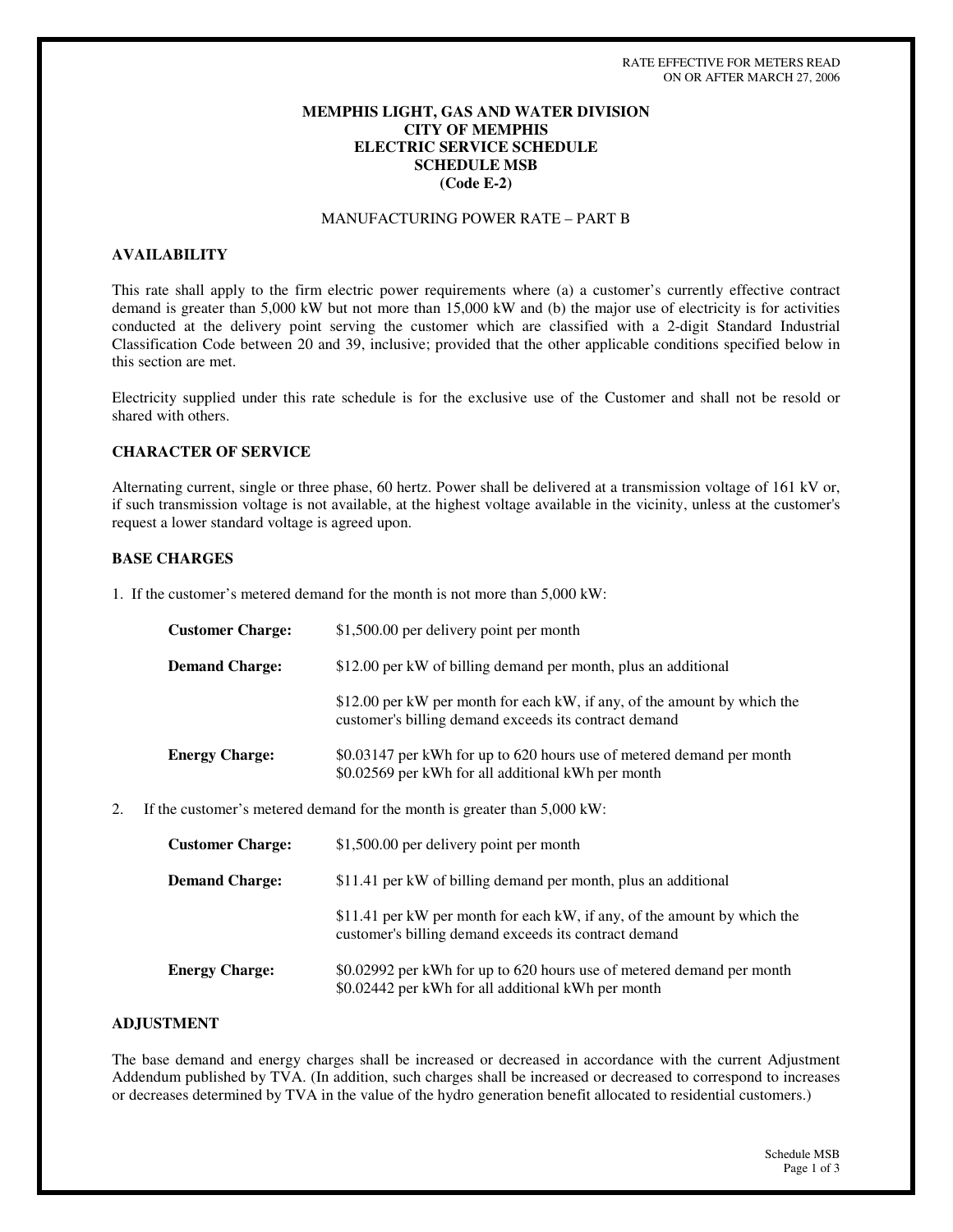## **FACILITIES RENTAL CHARGE**

There shall be no facilities rental charge under this rate schedule for delivery at bulk transmission voltage levels of 161 kV or higher.

For delivery at less than 161 kV, there shall be added to the customer's bill a facilities rental charge. This charge shall be \$.38 per kW per month except for delivery at voltages below 46 kV, in which case the charge shall be \$.97 per kW per month for the first 10,000 kW and \$.76 per kW per month for the excess over 10,000 kW. Such charge shall be applied to the higher of (1) the highest billing demand established during the latest 12-consecutive-month period or (2) the customer's currently effective contract demand and shall be in addition to all other charges under this rate schedule, including minimum bill charges.

### **REACTIVE DEMAND CHARGES**

If the reactive demand (in KVAR) is lagging during the 30-consecutive-minute period beginning or ending on a clock hour of the month in which the customer's highest metered demand occurs, there shall be added to the customer's bill a reactive charge of \$1.45 per KVAR of the amount, if any, by which the reactive demand exceeds 33 percent of such metered demand. If the reactive demand (in KVAR) is leading during the 30-consecutive-minute period beginning or ending on a clock hour of the month in which the customer's lowest metered demand (excluding any metered demands which are less than 25 percent of the highest metered demand) occurs, there shall be added to the customer's bill a reactive charge of  $$1.14$  per KVAR of the amount of reactive demand. Such charges shall be in addition to all other charges under this rate schedule, including minimum bill charges.

### **DETERMINATION OF DEMAND**

Division shall meter the demands in kW of all customers served under this rate schedule. The metered demand for any month shall be the highest average during any 30-consecutive-minute period beginning or ending on a clock hour of the month of the load metered in kW, and such amount shall be used as the billing demand, except that the billing demand for any month shall in no case be less than the sum of  $(1)$  30 percent of the first 5,000 kW and  $(2)$  40 percent of any kW in excess of 5,000 kW of the higher of the currently effective contract demand or the highest billing demand established during the preceding 12 months.

# **MINIMUM MONTHLY BILL**

The monthly bill under this rate schedule, excluding any facilities rental charges and any reactive charges, shall not be less than the sum of (1) the base customer charge, (2) the base demand charge, as adjusted (but excluding the additional portion thereof applicable to excess of billing demand over contract demand) applied to the customer's billing demand, and (3) the base energy charge, as adjusted, applied to the customer's energy takings.

Division may require minimum bills higher than those stated above.

#### **CONTRACT REQUIREMENT**

Division shall require contracts for all service provided under this rate schedule. The contract shall be for an initial term of at least 5 years and any renewals or extensions of the initial contract shall be for a term of at least 1 year. The contract shall have provision for termination after the initial term upon at least one year's written notice. After 10 years of service, any such contract for the renewal or extension of service may provide for termination upon not less than 4 months'written notice. The customer shall contract for its maximum requirements, which shall not exceed the amount of power capable of being used by customer, and Division shall not be obligated to supply power in greater amount at any time than the customer's currently effective contract demand. If the customer uses any power other than that supplied by Division under this rate schedule, the contract may include other special provisions. The rate schedule in any power contract shall be subject to adjustment, modification, change, or replacement from time to time as provided under the power contract between Division and TVA.